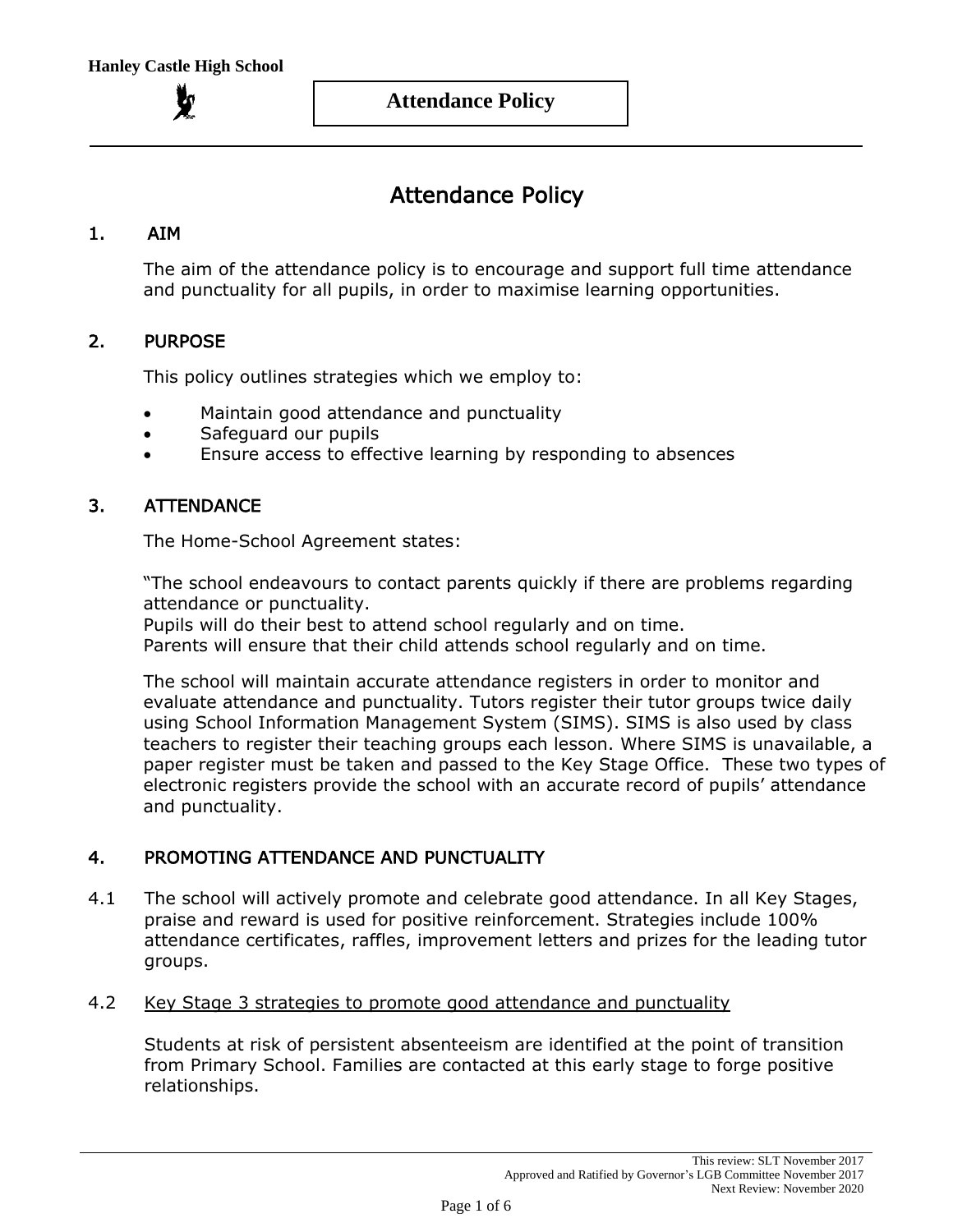**Attendance Policy**

Students with poor attendance records are highlighted and their progress scrutinised on a daily basis. Individual and regular conversations are carried out with these students to support them with controllable factors.

Students of concern returning to school following an absence are interviewed and complete a 'return to school form'. This identifies targets and strategies for the future.

Tutors receive a weekly attendance tracker with students in need identified giving suggested strategies for action by the tutor.

Student lateness is tracked fortnightly. Sanctions are imposed for repeat offenders.

## 4.3 Key Stage 4 strategies to promote good attendance and punctuality

Tutors in stage 4 will discuss each pupil's attendance fortnightly and set fortnightly attendance and punctuality targets to improve attendance and punctuality. Tutors will record this process using data sheets established by the Key Stage Office. Key Stage Office staff will supply tutors with attendance data in order to enable the discussion.

Students with poor attendance records are highlighted and their progress scrutinised on a daily basis. Individual and regular interventions are carried out with these students to support them with controllable factors.

## 4.4 Key Stage 5 strategies to promote good attendance and punctuality

Promotion of good attendance is included in the induction process.

Monitoring of attendance identifies students whose attendance is of concern. These students are subject to individual meetings to support improvement.

- 4.5 In all Key Stages, students who have controllable reasons for persistent absenteeism are subject to a Pastoral Support Plan for attendance. This requires a fortnightly meeting with the Key Stage Leader, the parent and the student.
- 4.6 The front office is supplied with names of monitored students. Before sending a monitored student home (unless in case of emergency) the relevant Key Stage Team is called to interview the student to find an alternative solution. Parents are contacted to make aware of this decision.
- 4.7 All Key stages highlight the importance of good attendance at Parent Information Evenings and during assemblies.

# 5. ABSENCE PROCEDURES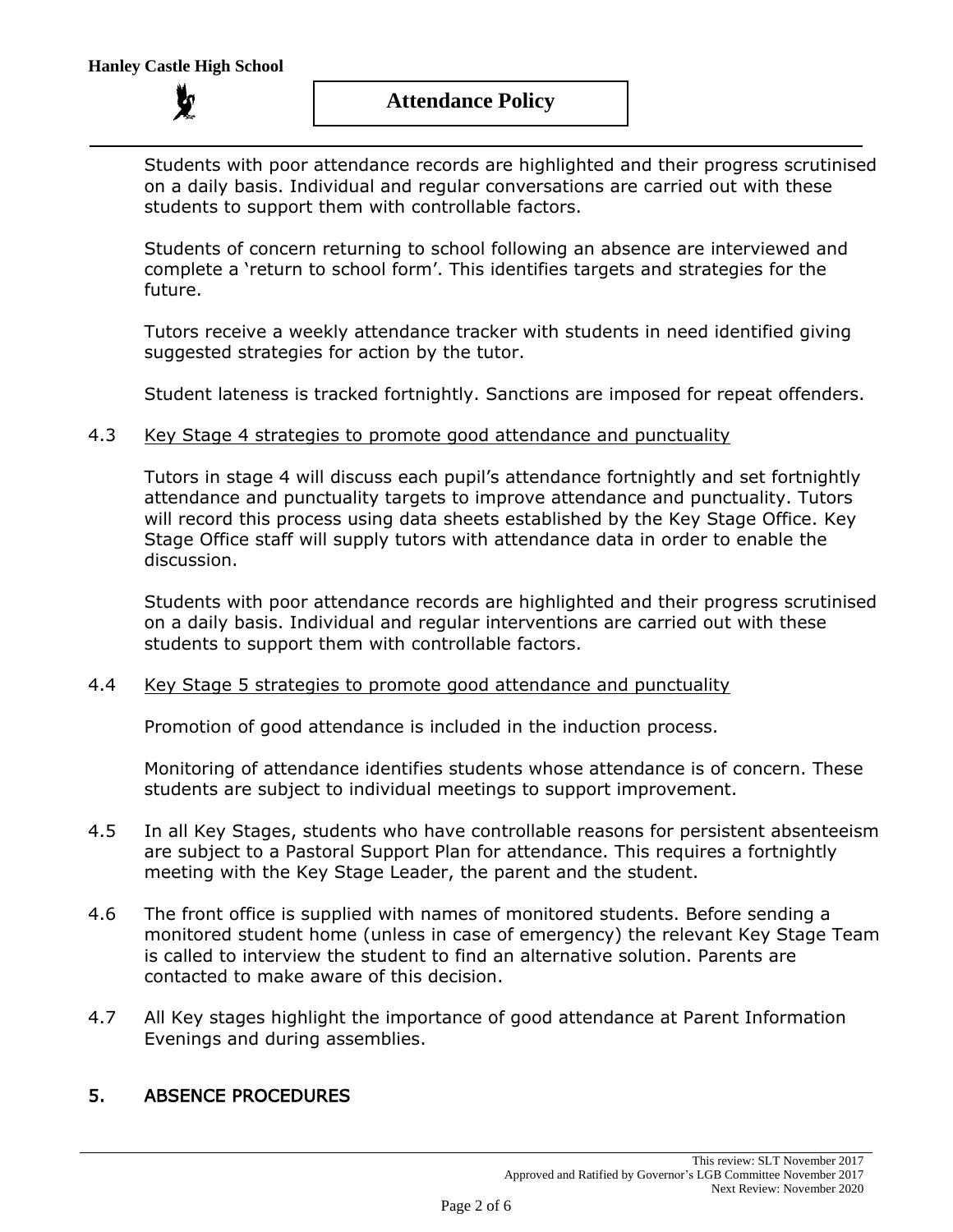- 5.1 The school's absence procedures have three objectives:
	- $\bullet$  to promote good attendance and punctuality.
	- $\Theta$  to check on the safety of pupils in a safeguarding capacity
	- $\Theta$  to allow the school to authorise or deny authorisation of any absence

## Daily Procedures

- 5.2 Tutors are required to take accurate registers by 8.50am in the morning and by 1.55pm in the afternoon. This is to allow for safeguarding protocols to be carried out.
- 5.3 The school requires a phone call from the parent or carer to school on the first day of absence, usually by telephoning the school's switch board and selecting the absence line. This is a specially designated phone line and answer service that is provided for parents and carers. Key Stage Office staff will record all messages concerning absence in the relevant 'Attendance Book' and enter the absence into SIMS by 11am.
- 5.4 Relevant Key Stage Office staff will contact parents or carers if a pupil is absent without good reason on the first day of absence. Before this is done, the signing in/out book will be checked and other reasonable checks made on the pupil's apparent absence from school. The principle is to ensure that if a pupil is apparently absent, then reasonable checks are made to ascertain that the pupil is actually absent before parents or carers are contacted. If a pupil is actually absent and is safe in the care of parents or carers, then SIMS will be updated with that pupil's absence.
- 5.5 Key Stage Office staff will ensure that pupil attendance records are checked at least daily, checking that all pupils are accounted for. They need to remain aware of pupils leaving school during the day, check evidence of appointment markers on SIMS, liaise with Sick Bay and other relevant staff as necessary. This is particularly important to ensure the safeguarding of all pupils. When pupils are found to be absent without reason, either from the start of the school day or during the school day, the Key Stage Office staff will inform the Designated Safeguarding Lead.
- 5.6 Pupils who sign out of school during the day without school having prior notification from parents or carers will trigger a phone call to parents or carers to ascertain that they are aware of the arrangement.
- 5.7 A note from parents or carers is required after any absence. The details from this information will be entered into SIMS.
- 5.8 Tutors or teaching staff will inform the Key Stage Office about any unexplained absences, concerns related to absence or if parental authorisation has not been received.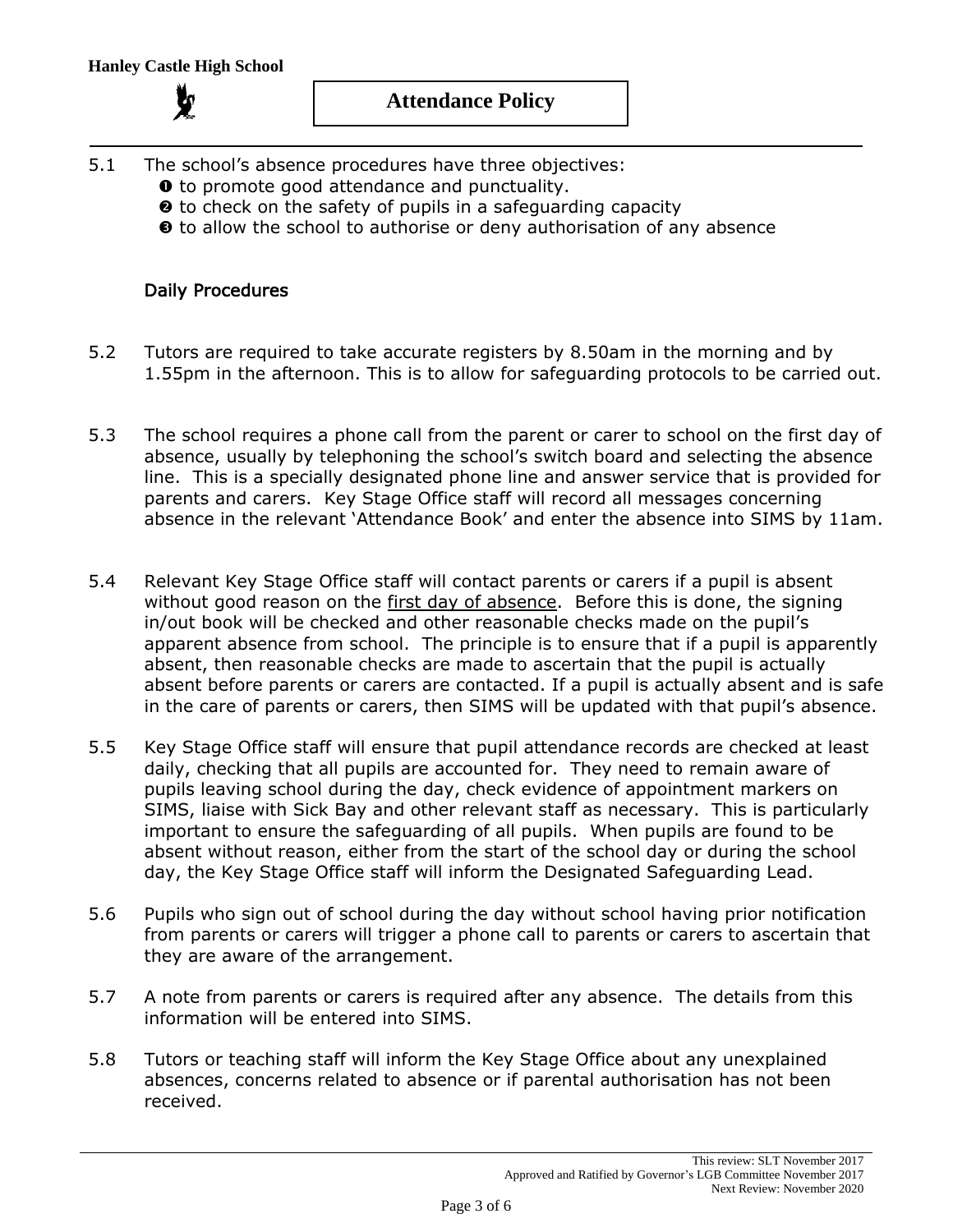

- 5.9 Regular or unaccounted absences will trigger contact by telephone call or letter from the Key Stage Office.
- 5.10 Parents may subsequently be contacted by the Assistant Headteacher, Student Support if the school has increasing concerns about a pupil's attendance. She may visit the home or arrange meetings with parents or carers.
- 5.11 Formal warning letters may be issued to parents about their child's poor attendance.
- 5.12 If there is no improvement in a pupil's attendance following advanced intervention, then a referral will be made to the Education Investigation Service of the Local Authority. Prosecution of parents or carers for their child's persistent non-attendance is invoked by the LA, as necessary.

#### Absences during term time

- 5.13 The Headteacher may not authorise planned absence for holidays during term time.
- 5.14 However, the Headteacher can authorise absence where there are 'exceptional extenuating circumstances'
- 5.15 'Exceptional extenuating circumstances' are defined as those such as a family funeral or a request from a parent who is in the forces just prior to, or immediately after, a tour of duty.
- 5.16 Any request for absence meeting the criteria for 'exceptional extenuating circumstances' should be made in writing to the Headteacher at the earliest opportunity.

## Part-time attendance

5.17 Pupils who have a medical condition or other identified need may be subject to a part-time timetable. All pupils on a part-time timetable will have a PSP in order to support their partial attendance and to monitor their progress towards a return to full-time education.

## **Truancy**

5.18 Truancy will be dealt with, in the first instance, with a period of isolation commensurate with the amount of time truanted. Parents will always be informed. The aim is to restore good attendance.

# 6. PUNCTUALITY PROCEDURES

## Punctuality to School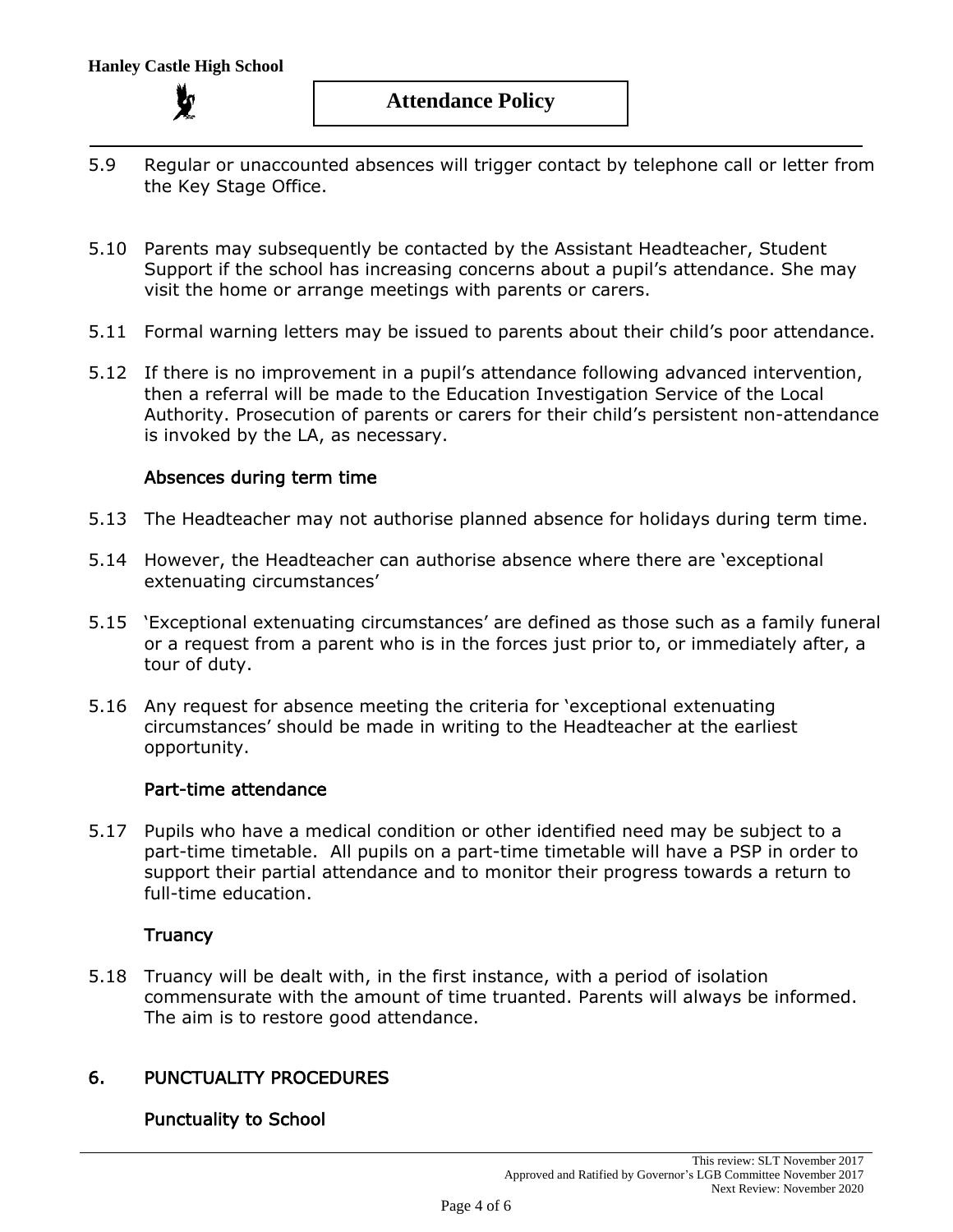- 6.1 Pupils are expected to arrive punctually for morning registration in their tutor base at 8.45am and at 1.50pm for afternoon registration.
- 6.2 If a pupil arrives after 8.45am, the time for morning registration but before the register closes at 9.30am, they will be awarded a late mark – Code L – in the register.
- 6.3 If a pupil arrives after 1.55pm for afternoon registration they will be awarded a Code L.
- 6.4 Patterns of, or persistent, lateness for morning and afternoon registration will be dealt with by the tutor in the first instance but then referred to the relevant Key Stage Leader.
- 6.5 The Key Stage Leader will inform and seek the support of parents or carers either by telephone or letter and will monitor the pupil's punctuality until improvement is noted.
- 6.6 A PSP may be offered in those cases where there is no significant progress after liaison with the parent or carer.
- 6.7 In cases where pupils arrive late after the register closes at 9.30am, Code U is applied and the pupil is recorded as having arrived to school too late to gain a present mark. This then becomes an unauthorised absence for the whole of the registered session.
- 6.8 Patterns of lateness resulting in the recording of unauthorised absence or persistent lateness of this nature will be dealt with by the relevant Key Stage Leader who will contact the parents and inform the Assistant Headteacher, Student Support.
- 6.9 The implementation of a PSP is likely to occur in order to monitor improvements in punctuality to school.
- 6.10 In cases where no progress or improvement is made, the Assistant Headteacher, Student Support will engage with the family in the same way as for unauthorised absence.

## Punctuality to lessons

- 6.11 All pupils are expected to arrive punctually for lessons.
- 6.12 Isolated cases of late arrival will be dealt with by the class teacher.
- 6.13 Patterns of lateness and persistent lateness will be referred, using the yellow slip system, by the class teacher to the Head of Faculty who will speak with the student, implement the means of monitoring punctuality, for example a subject report, and